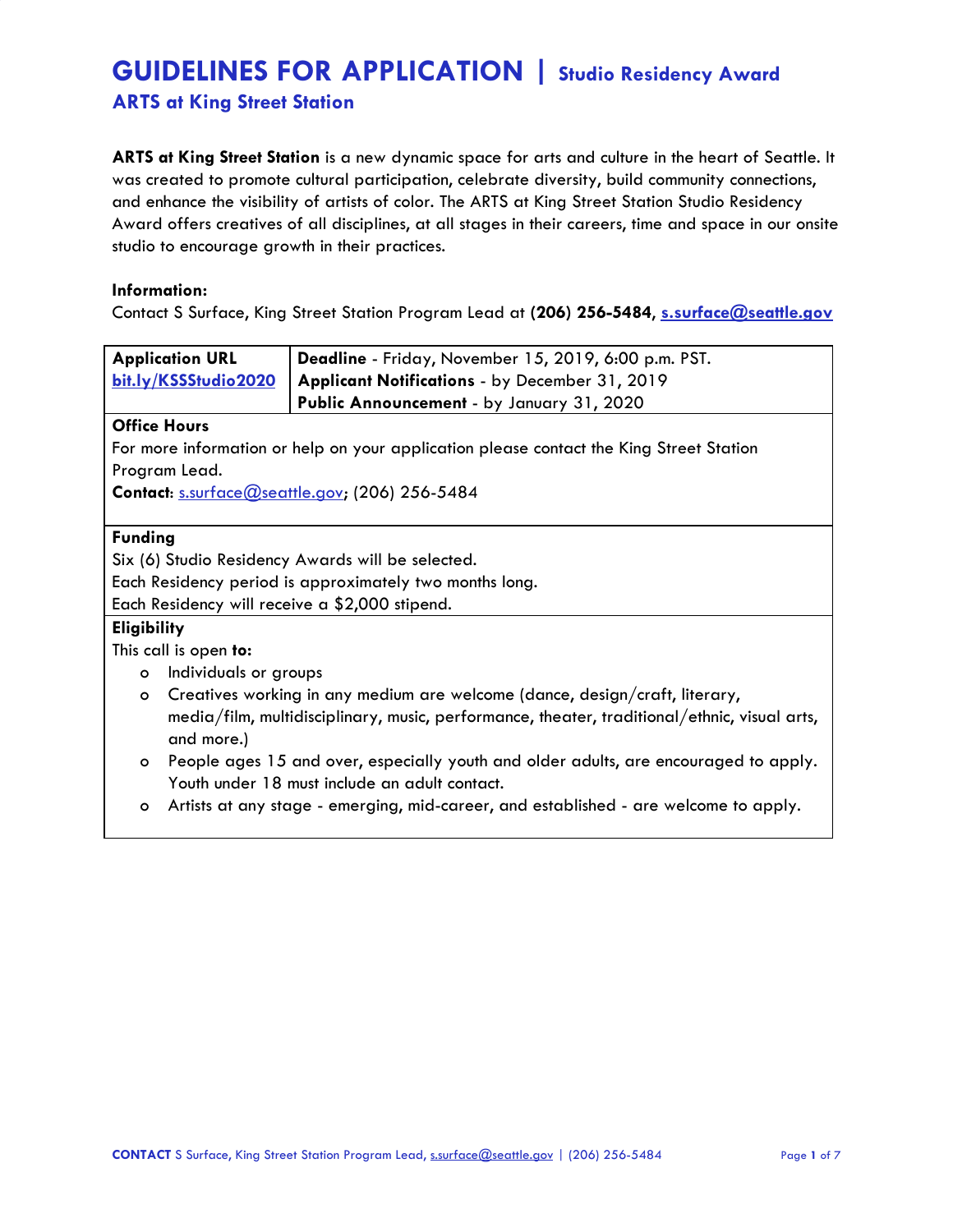### **ARTS at King Street Station**

## **General Information:**

- **● [ARTS at King Street Station website](https://www.seattle.gov/arts/programs/arts-at-king-street-station)**
- **● [Online Application](http://bit.ly/KSSStudio2020)**, Word Version of Application
- **●** Application **Guidelines**
- **●** Studio Facility Information

# **Program Overview**

- **● Deadline: November 15, 2019, 6:00 p.m. PST**
- Applicants will be notified of the results by December 31, 2019
- Awards will be publicly announced in January 2020
- (6) total, 2-consecutive-month Residencies will be selected for this application cycle
- \$2,000 stipend per Residency
- Open to creatives ages 15 and up
- Open to all mediums (visual arts, design and architecture, performance, dance/movement, literary/writing, multidisciplinary, and more)
- Applications are reviewed and selected by ARTS at King Street Station Advisors

# **Eligibility and Requirements**

The **Applicant** must be an individual OR a group. Applicants may:

- include youth and/or older adults
- represent emerging and/or established artists

# **Funding**

- Each Residency will receive \$2,000 stipend per two-month period.
- Each Residency period will receive the same \$2,000 stipend, regardless of the number of co-applicants during one period. By law, the City of Seattle provides payment for services already completed; The City does not pay in advance for work that has not yet been done. Therefore, participants can invoice for up to \$1,000 (50% of the total stipend) upon their starting date, for the work done to prepare for Residency. The final \$1,000 (50%) can be invoiced following the end of the Residency period.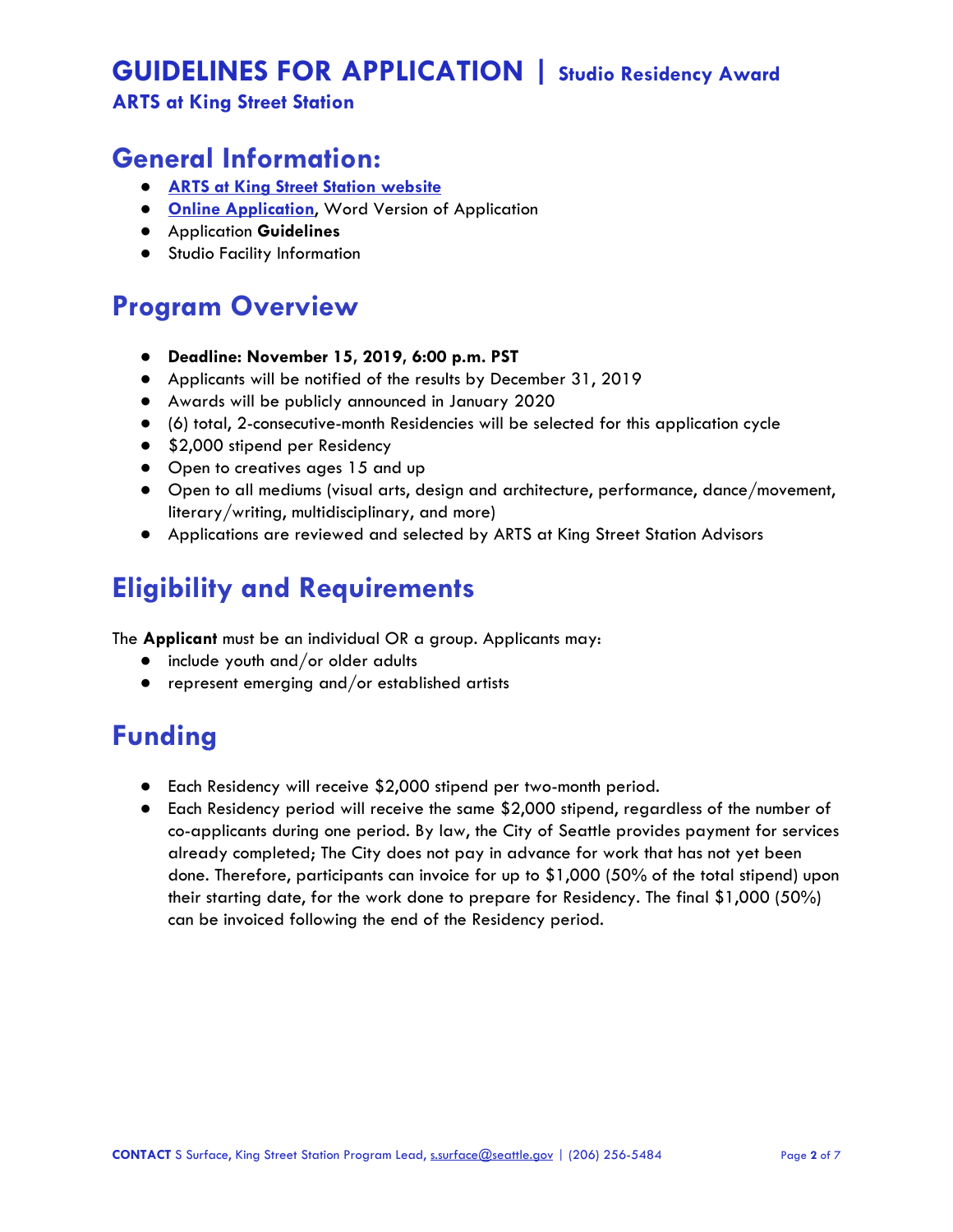### **ARTS at King Street Station**

# **Application Components**

### **Narrative Questions**

#### 1.**Background** (no more than 300 words) (Required)

Who are you? Who are your communities? What excites, influences, encourages, or sustains your practice? If your background informs your creative practice, share how.

#### **2. Mission Alignment** (no more than 300 words) (Required)

*Mission Statement: "The Seattle Office of Arts & Culture commits to an anti-racist work practice that centers the creativity and leadership of people of color - those most impacted by structural racism to move toward systems that benefit us all. The cultural space, ARTS at King Street Station, was conceived to increase opportunities for people of color to generate and present their work and to reflect and foster the creativity and talents of people that continue to create the fabric of Seattle."* How would a Studio Residency Award further ARTS' mission of increasing opportunities for people of color to generate and present their work? How does your artistic practice intersect with and support anti-racist commitments and values?

#### **3. Studio Use** (no more than 300 words) (Required)

How will you use the time, space, and visibility offered by a Studio Residency Award at ARTS at King Street Station? How will two months in the studio benefit your creative practice? Where do you currently create? If you have a specific project idea, please share.

### **Work Samples (Maximum of 10 files)**

Share examples of what you have created or done, to help the selection panel understand you and your work. This application welcomes, but does not require, "professional" documentation. Images, audio, video, or text from your smartphone or social media are sufficient, as long as they communicate your practice and are visible, audible, and/or otherwise legible. You can include finished work and/or work in progress.

In addition to your work samples, upload the **Work Sample Template,** filled out with the following information.

- **File Name** include artist's name in file name. For example, *FirstnameLastname\_01.jpg*
- **Applicant Name(s)** if group: list *names* and *roles/responsibilities* of each individual collaborator responsible for the project, and *group name* if any.
- *● Artwork Title*
- **● Date Created**
- **● Medium**
- **Dimensions** (objects/installations), **Duration** (performance/audio/video/media), **or Word Count** (poetry, literature, writing, etc.)
- **Artwork Description**, 50 words or under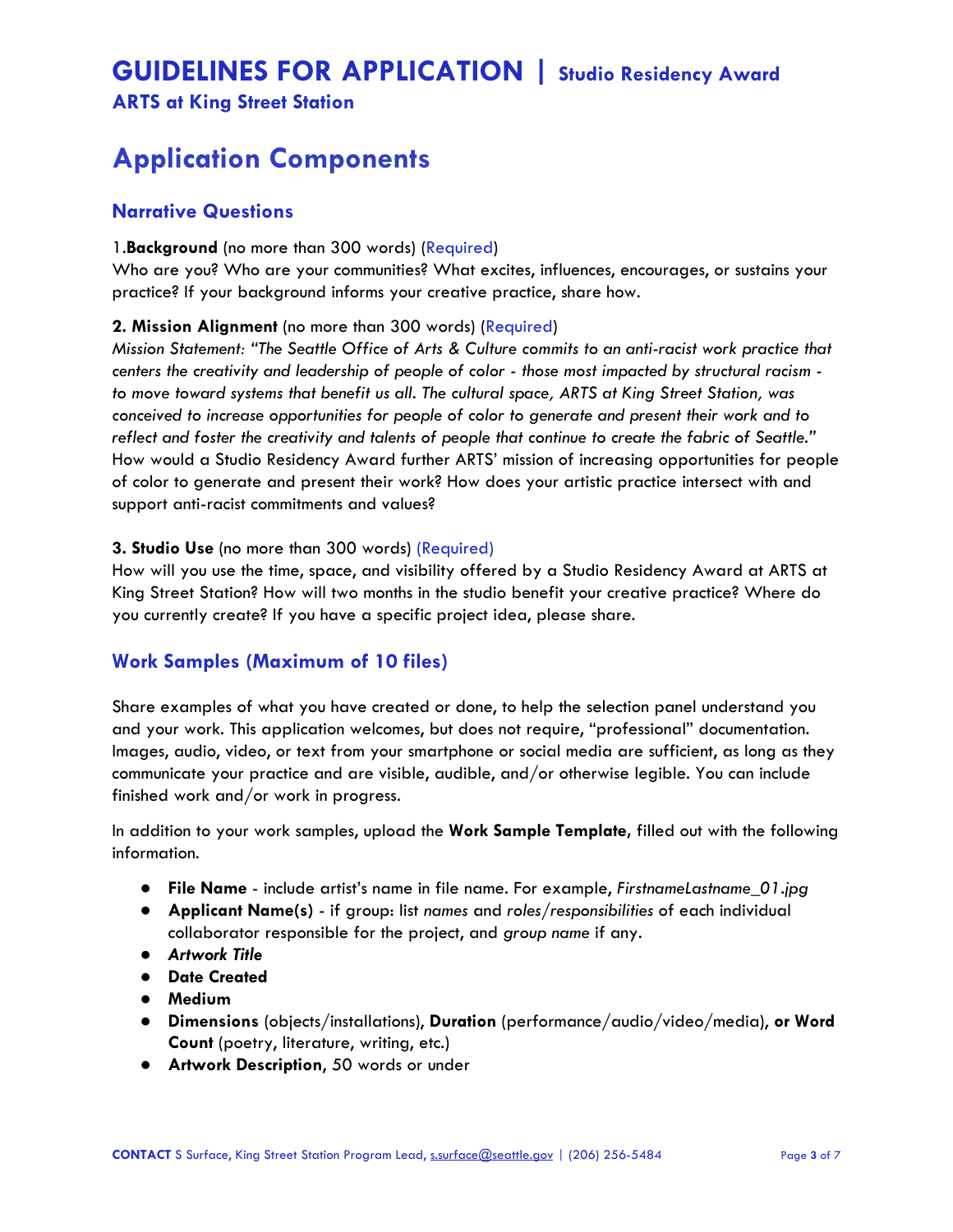### **ARTS at King Street Station**

- *(if relevant)* **Website URL as Hyperlink** to online work samples or websites. Directly link to specific pages so reviewers don't have to click through menus within a website, with the exception of web-based work (for example: new genres, net art, website designs). Include password, if any.
- *(if relevant)* **Time Code** for starting point of audio/video/media samples, if somewhere in the middle of the sample
- *(if relevant)* **Documentation Credit** for photographer or videographer, *if different from artist*
- *(if relevant)* **Content Notice**. ARTS at King Street Station welcomes a range of content, including challenging and mature. The selection panel includes adults alongside youth under 18. If you feel your work sample should have a content notice, please indicate.

**Work samples can include Images, Audio, Videos, PDF and text documents, and/or website pages.** You may share **up to 10** work samples. Multiple views/details of one artwork will each count as individual samples if they are separate files. **You may share work samples up to an equivalent of 5 minutes of panelist review time, and you may combine different work sample types if desired. For example:**

#### **Single Format Examples:**

- $\bullet$  10 images = 5 minutes
- $\bullet$  5 pages of written materials  $=$  5 minutes
- $\bullet$  5 minutes of audio or video = 5 minutes

#### **Multi-Format Examples:**

- $\bullet$  5 images + 2.5 minutes of audio or video = 5 minutes
- $\bullet$  5 images + 3 pages of written material = 5 minutes
- 2.5 minutes of audio or video  $+5$  pages of written materials  $= 5$  minutes
- 2 images  $+3$  minutes of audio or video  $+2$  pages of written materials  $= 5$ minutes

Contact King Street Station Program Lead if you need assistance, or your sample does not fit any of the above descriptions.  $s.\text{surface}$  (200) 256-5484)

### **Demographic Questionnaire:**

The Office of Arts & Culture requests demographic information from all applicants in order to assess our ability to serve our communities. **This data will NOT be reviewed as part of the selection process. All demographic questions are optional.**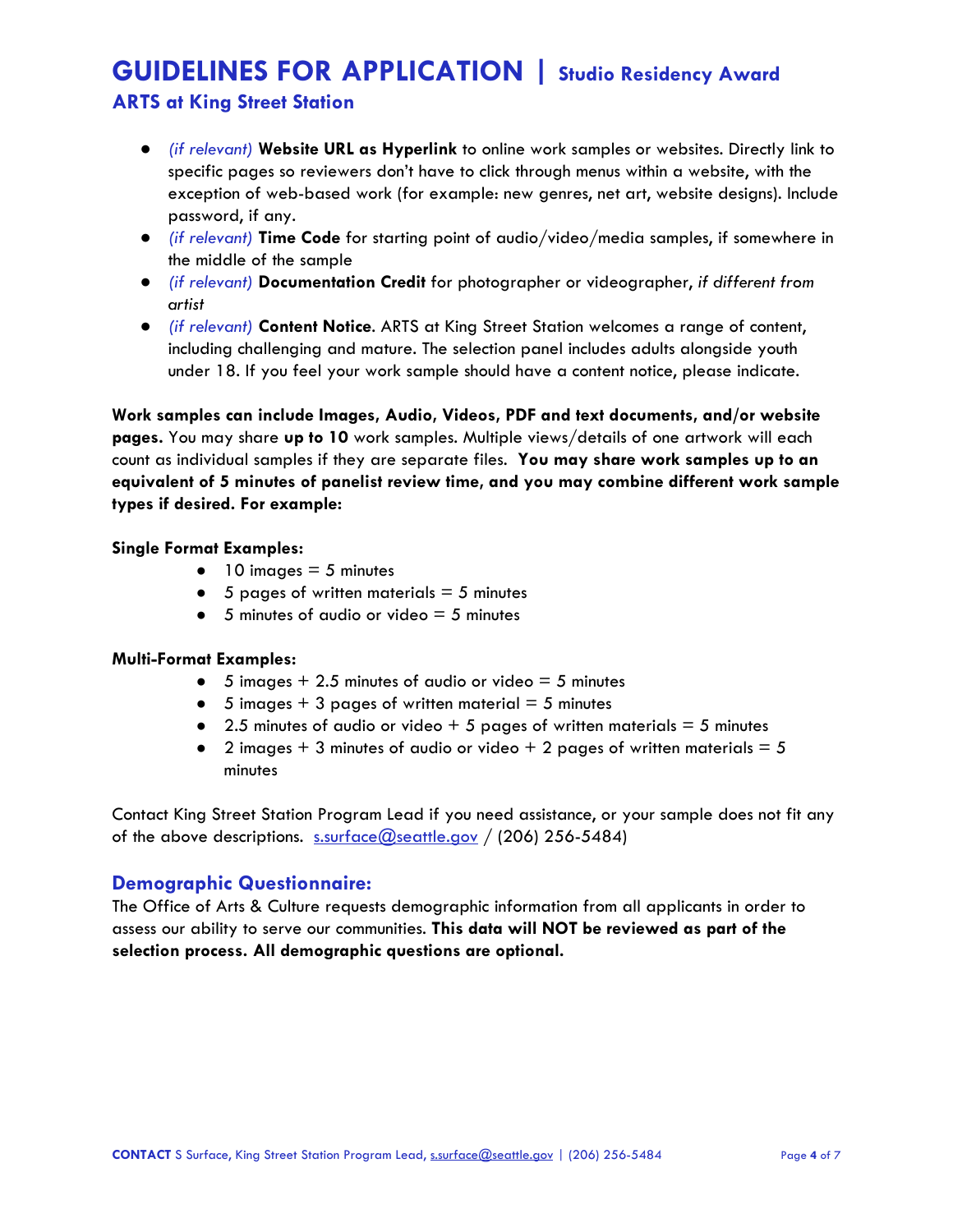**ARTS at King Street Station**

# **Evaluation Criteria**

Proposals will be evaluated on the following criteria. Every individual applicant is not expected to achieve every item on this list, but these are the considerations discussed. Percentages indicate the relative prioritization of each category.

#### **Alignment with ARTS at King Street Station Mission (40%)**

- Anti-Racist and Intersectional practice, ethos, and/or direct representation.
- The review process will prioritize supporting those who do not have access to studio space and who need such access to move forward with their work.
- People of color and/or those with other institutionally marginalized identities would clearly benefit from the Residency being awarded and taking place.

#### **Public Benefit (25%)**

- Benefit to the Applicant(s): Applicant(s) can access opportunity/resources they would not otherwise have.
- Growth and/or Professional Development: Applicant(s) will develop new work, experiment, and/or deepen an ongoing practice.

#### **Artistic / Cultural Contribution (25%)**

- Application is compelling, intellectually engaging, has artistic and conceptual resonance.
- Application evidences creative/cultural contribution.
- Application evidences learning, experimentation, and/or mastery.
- King Street Station location is especially suited to the applicant's growth and development: dedicated space, mission, location, public visibility, architecture, etc.

#### **Viability (10%)**

● Planned activity is compatible and feasible within the facility.

## **Selection**

The ARTS at King Street Station Advisors, a body of community leaders and arts/culture enthusiasts, work with ARTS staff to ensure that the programming at ARTS at King Street Station centers racial equity, represents and welcomes diverse communities, and showcases many creative disciplines. King Street Station Advisors will review and evaluate applications according to the program eligibility and criteria and recommend applications for acceptance. Advisors consider individual applications as well as the overall group, and seek to assemble multifaceted representations of many artistic mediums and applicants. All cultural programs must go through the application process and be recommended by the Advisors. ARTS staff do not directly select the cultural exhibitions, events, or Studio Residency Awards at King Street Station.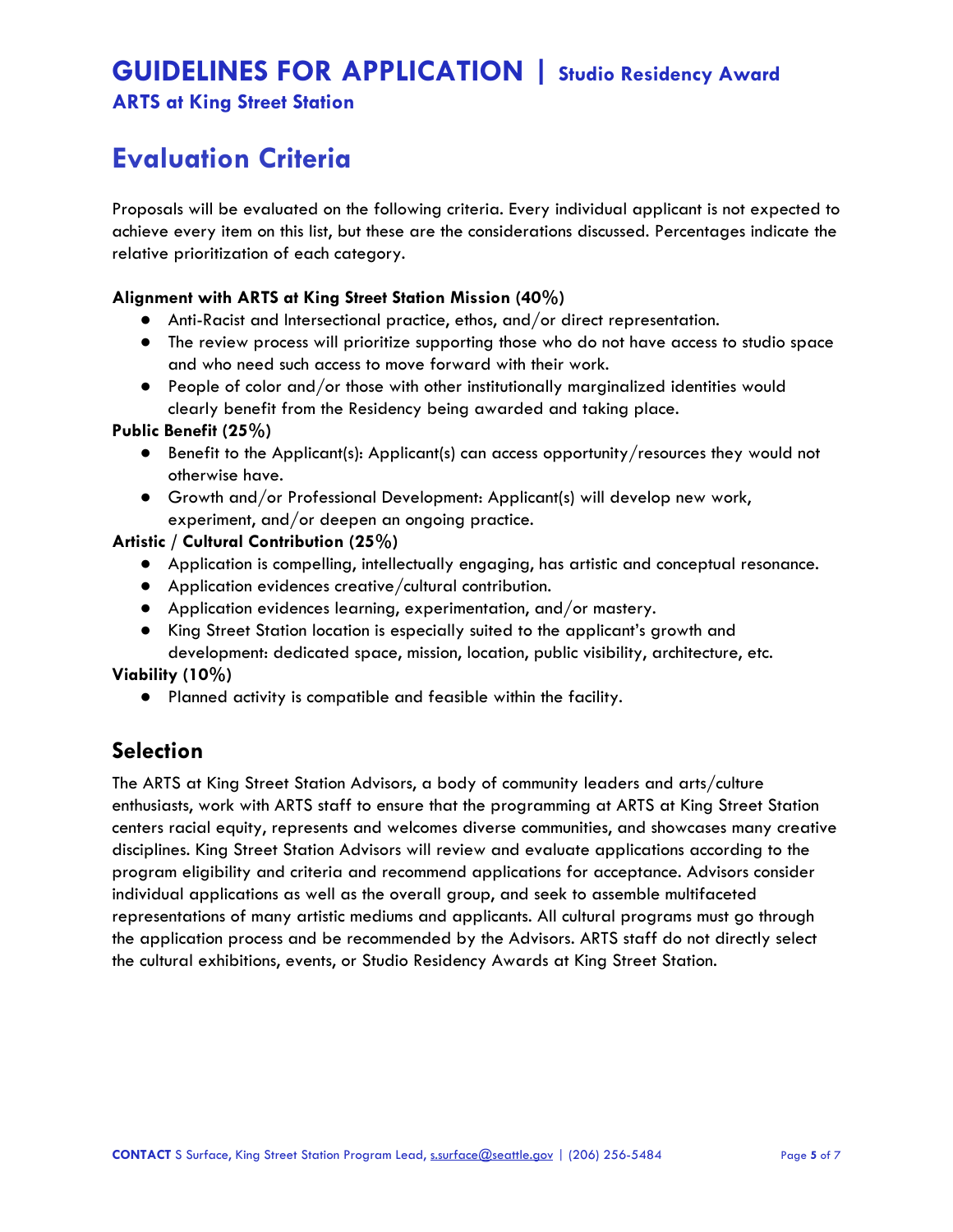**ARTS at King Street Station**

# **Application Tips**

- Review **Guidelines**, especially evaluation criteria. Check eligibility and read instructions.
- Review **[F](https://www.seattle.gov/Documents/Departments/Arts/Downloads/Calls/2019%20ARTS%20at%20KSS%20Portal%20GUIDELINES.pdf)acility Information** to ensure it's compatible with your practice.
- Submittable will save your work as you go, but it's still recommended you download the **Word** version of the online application ahead of time. Save and re-read your text outside of the application. This can help you see your application all in one place.
- Advisors must evaluate dozens of applications. Be as brief and clear as possible, in your own voice and style.
- Contact the ARTS at King Street Station Program Lead (s.surface@seattle.gov) with any questions.

# **ARTS Funding Policies**

#### **Commitment to Racial Equity**

The Seattle Office of Arts & Culture commits to an anti-racist work practice that centers the creativity and leadership of people of color - those most impacted by structural racism - to move toward systems that benefit us all. We acknowledge that we are on Indigenous land, the traditional territories of the Coast Salish people.

We envision a city of people whose success, safety and health are not pre-determined by their race. A city where all artists, performers, writers and creative workers have the freedom, agency and platform to share and amplify their stories, art, cultures and experiences. At the same time, we acknowledge that our actions - both conscious and unconscious, past and present - have benefited some communities while limiting opportunities and outcomes for communities of color. We work toward our vision by addressing and working to eliminate institutional racism in our programs, policies and practices.

In alignment with the City's [Race and Social Justice Initiative,](http://www.seattle.gov/rsji) we seek new solutions that use arts as a strategy to drive not only our office, but the City as a whole toward racial equity and social justice. We will continue to break barriers and build arts-integrated tools that challenge the status quo, and push us toward the inclusive society we envision.

If you have any questions about our commitment, or would like to know more about the work we are doing, please call us at (206) 684-7171 or email at [Arts.Culture@Seattle.gov.](mailto:Arts.Culture@Seattle.gov)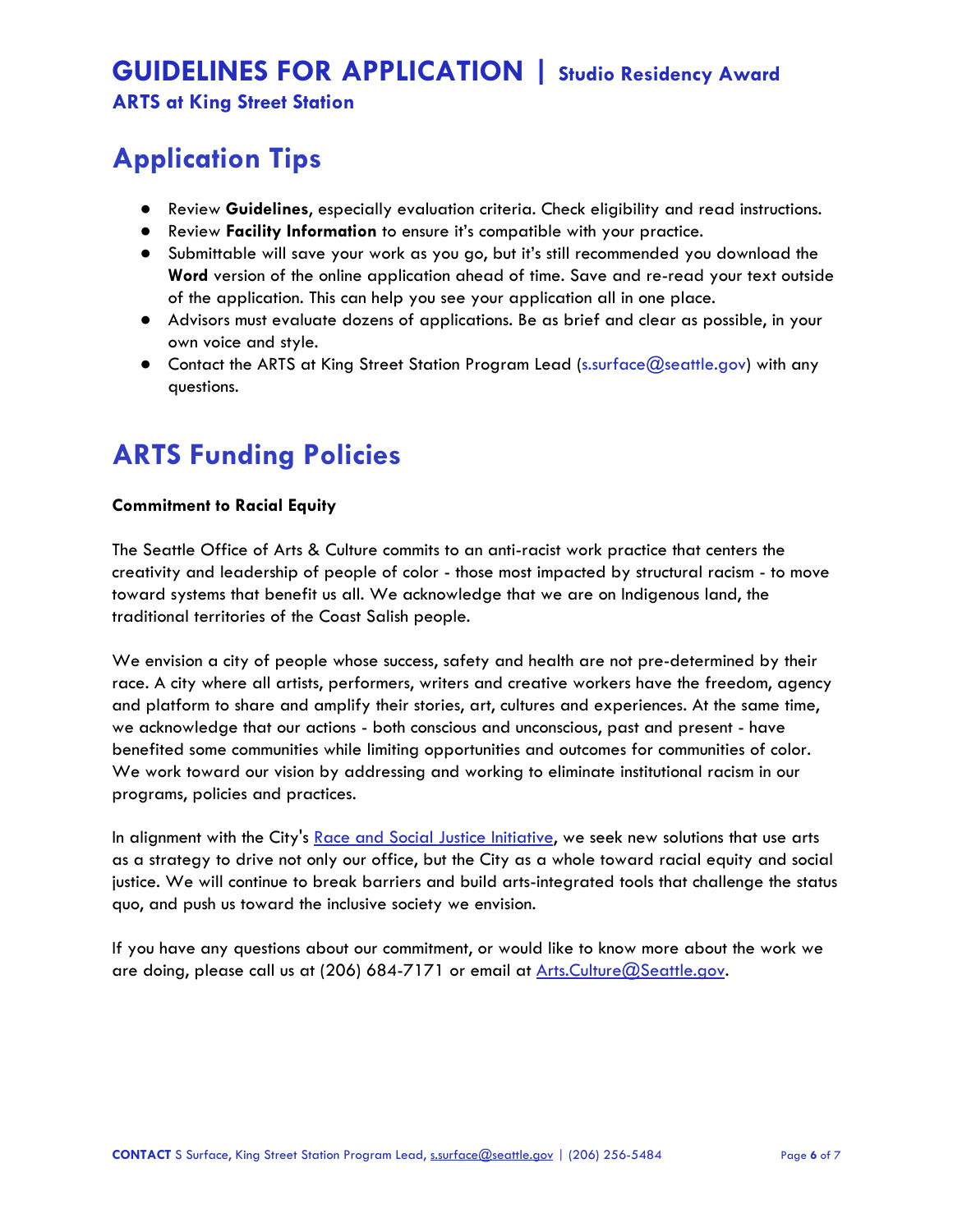### **ARTS at King Street Station**

#### **Application materials are public information**

Application materials submitted to the Office of Arts & Culture become public information. Members of the public may request a copy of them with a formal request. Materials are subject to public disclosure due to the Washington State Public Disclosure Act (PDA:RCW 42.17). To request a copy of the act, contact the State of Washington Code Revisers' Office in Olympia at (360) 786-6777.

#### **Discrimination is not allowed on City-funded projects**

Applicants receiving funds from the Office of Arts & Culture must comply with Seattle Municipal Code Chapter 20.44, pertaining to prevention of discrimination in City contracts, and Chapter 5.44, pertaining to license requirements. The complete text of these City codes is available at the City Clerk's office and the Seattle Public Library.

#### **Americans with Disabilities Act applies to City-funded projects**

The Americans with Disabilities Act (ADA) is a federal law ensuring access to services and facilities for people who are disabled. The Office of Arts & Culture respects the needs of people with differing abilities and seeks to make available to applicants, participants and all interested persons information regarding the provisions of the Americans with Disabilities Act and its applicability to the activities of our agency. For information about public meetings, accessibility and auxiliary aids, please contact the Office of Arts & Culture at (206) 684-7171 (voice), or (800) 833-6388 (TDD Relay). This agency complies with all federal, state and local laws that prohibit discrimination in employment and services.

#### **Supports freedom of expression**

The City believes a community that fosters freedom of speech and thought will advance as a society. Artists play an important role in reflecting and challenging social concerns of the day. The strength of the United States as a nation rests in its tolerance of divergent opinions and ideas. Government support of the arts must similarly tolerate a spectrum of ideas and encourage freedom of thought.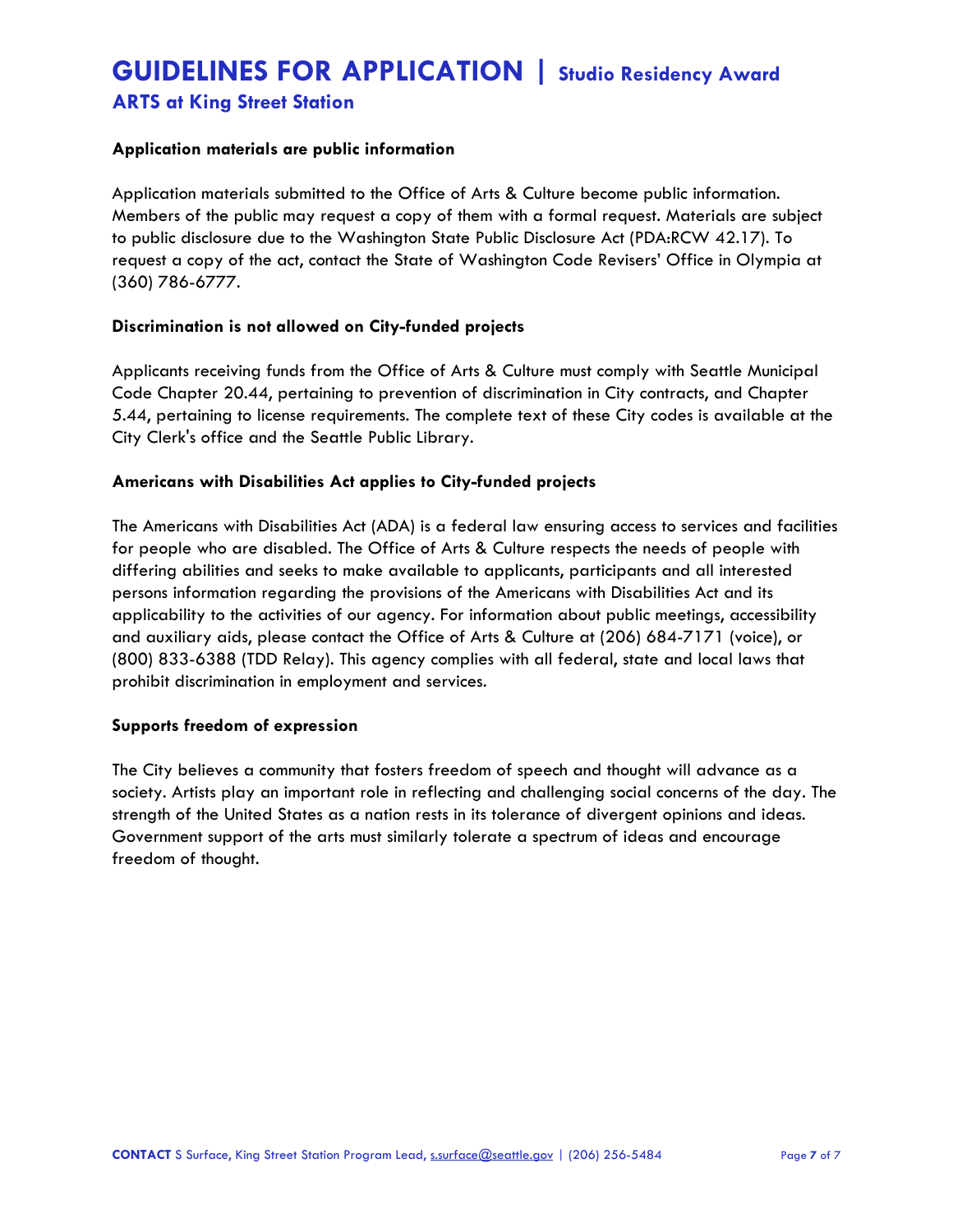## **ARTS at King Street Station Studio**



Photo: Benjamin Benschneider

The ARTS at King Street Station studio is approximately 170 square feet. It has a full-height glass wall with double doors that open into the shared foyer. Two walls are standard drywall construction, painted white. One wall is brick, and has non-operable windows that face the train tracks and street. The studio is furnished with a large shop sink, two desks and two chairs.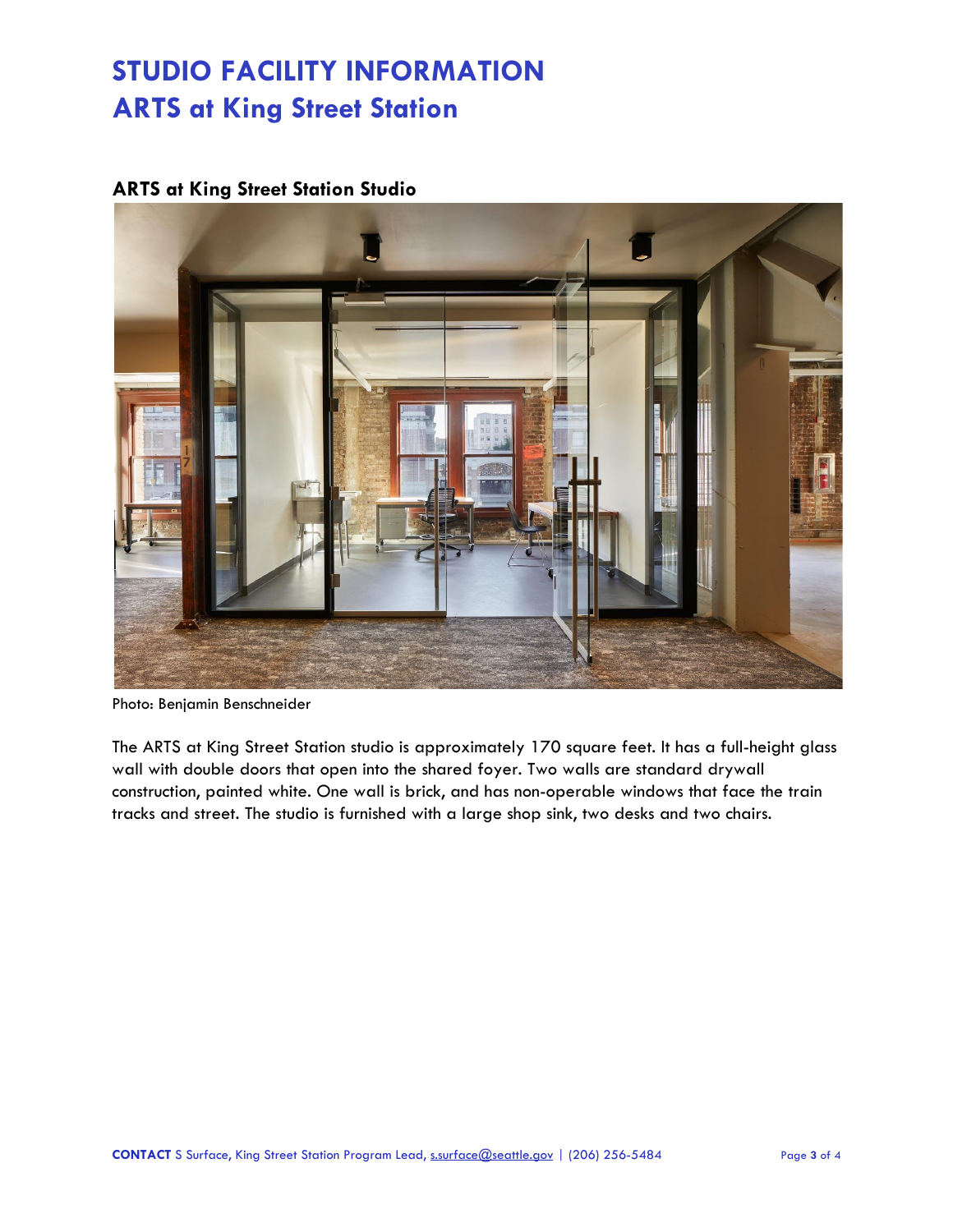### **GENERAL INFORMATION**

### **CONTACT**

King Street Station Program Lead, S Surface, [s.surface@seattle.gov](mailto:s.surface@seattle.gov) **/** (206) 256-5484

### **FACILITY HOURS**

**Gallery Hours:** Tuesday - Saturday, 10:00 a.m. - 6:00 p.m. **Gallery Hours on First Thursdays:** 10:00 a.m. - 8:00 p.m. **ARTS Administrative Office Hours:** Monday-Friday 8:00 a.m. - 6:00 p.m.

### **STUDIO HOURS & BACKGROUND CHECK**

- Participants who complete a successful background check will be given a key card to access the Facility between 6am - 11pm, seven days per week. The key card will provide access to the studio, as well as to the public areas of the space (gallery, living room, restrooms, stairwell, elevator). The key card must be returned to ARTS staff on or before the last day of Residency; final payment will be issued only when the key card is returned.
- Those under 18 years of age, those who opt-out of background check, and/or those whose background check results preclude key card authorization, will be able to access the studio during administrative office and public facility hours:

Administrative Office only: Monday 8:00 a.m.–5:00 p.m. Open to Public: Tuesday-Saturday 8:00 a.m.–6:00 p.m., and 8:00 a.m.–8:00 p.m. on First Thursdays.

### **ABOUT THE FACILITY - ARTS at King Street Station**

- **ADA:** The entire facility is ADA compliant and has both stair and elevator access.
- **Low-Scent / Fragrance-Free Space:** The facility strives to uphold disability justice for individuals with chemical sensitivity by working to be a low-scent space. While we cannot guarantee that all walk-in members of the public will arrive at the Facility scent-free, we ask staff, event hosts, contractors, and other planned guests to arrive and work at the Facility without wearing products containing synthetic fragrance.
- **Restrooms:** Our restroom is all-gender. It includes three ADA accessible restrooms, two of which are family size with baby-changing tables. There are four ambulatory stalls three with toilets and one with a urinal.
- **Staffing:** The facility is staffed by a receptionist during public hours, and is patrolled by additional security on First Thursday evenings and all day Saturdays.
- **Climate:** There is temperature regulation typical of an office building, including a thermostat in the studio, but the facility is not fully light-, climate-, or humidity-controlled like a museum.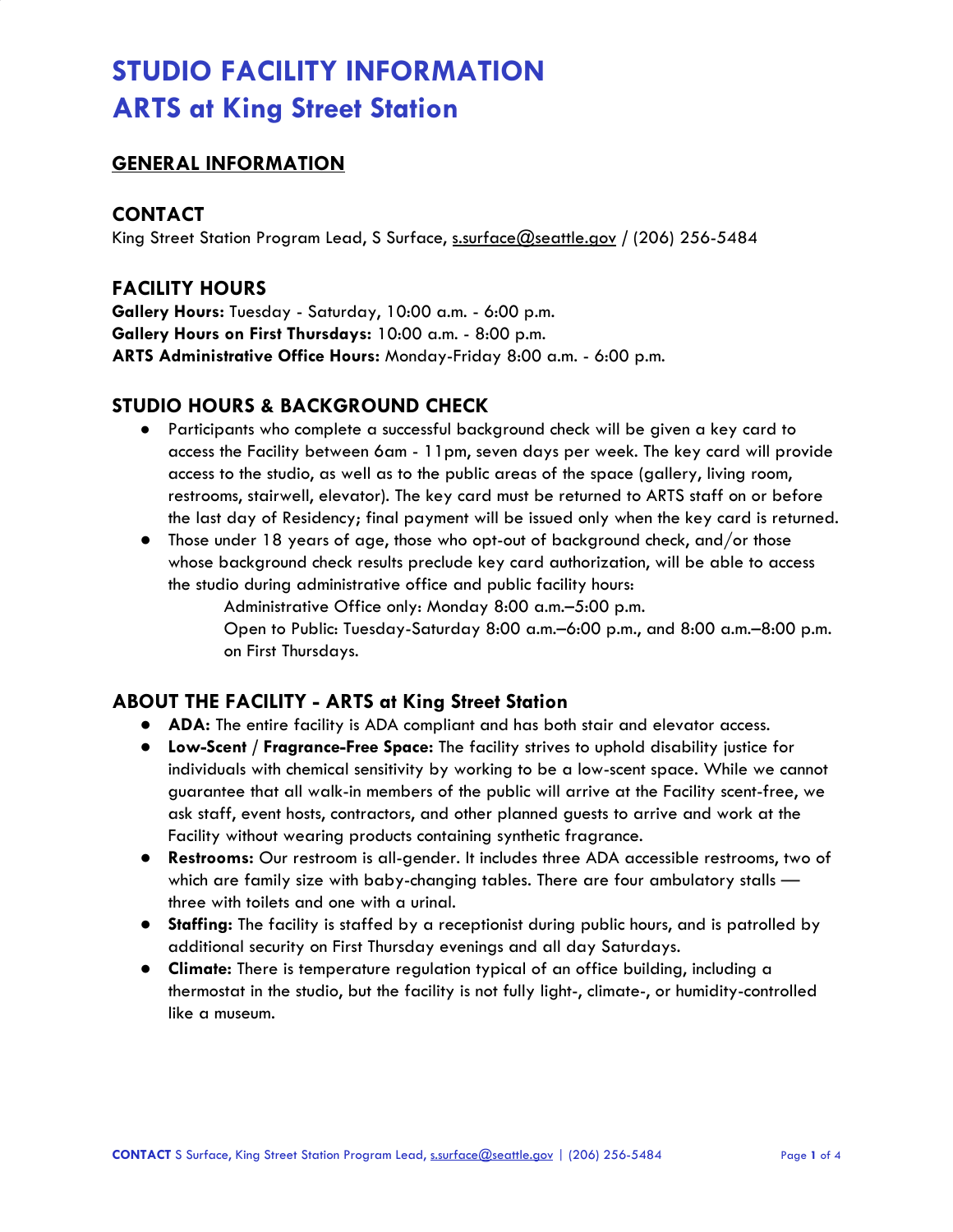## **ABOUT THE STUDIO**

- **Size:** The studio is an approximately 170 sq ft room located in the "Living Room" area of ARTS at King Street Station.
- **Public Visibility:** The studio has a glass wall on one side. AIR may pin-up curtains for privacy, so long as they can be easily drawn or removed.
- **Equipment:** The studio is equipped with two adjustable-height work tables, two chairs, a sink, and some basic utensils. ARTS owns other supplies and tools, available by request.
- **Kitchen:** The shared staff kitchen is available for personal food storage and preparation.
- **Climate**: The studio has standard office-type HVAC and ventilation. The window to outside is permanently shut and is *not* operable for ventilation.
- **Air Quality:** Do not use materials that off-gas or emit vapors, or that create a large amount of dust/particles unsuited to the ventilation level (including but not limited to aerosol paints, etc). The studio is equipped with a personal size air purifier.
- **Noise:** During administrative office hours, gallery hours, and events there are restrictions on noise levels and other uses that compromise others' use of the space.
- **Cleaning:** Artist in Residence (AIR) is expected to keep the studio free of safety hazards (vermin, fire, etc.) The facility custodian will only be responsible for cleaning the outside glass of the studio.
- **Display**: Pinning up and hanging materials on the studio walls is allowed. Major holes should be patched and painted at the conclusion of each studio term.
- **Pets:** Pets are not allowed onsite.
- **All-Ages Space:** ARTS at King Street Station is an all-ages public facility that welcomes children and youth at all times, and at all events. During all public and administrative hours, AIR will strictly display or otherwise present work that welcomes audiences of all ages. (This does not restrict what may be created in the studio during non-public hours, nor anything which is not visible/audible to the public.)
- **Transport & Parking:** AIR is responsible for their own transportation to ARTS at King Street Station. King Street Station is near an array of public transit: buses, Light Rail, Sounder, Amtrak, Bolt, and Greyhound, among others. Street and garage parking are available nearby.
- **Housing** is not provided. Sleeping overnight in the studio is strictly prohibited.